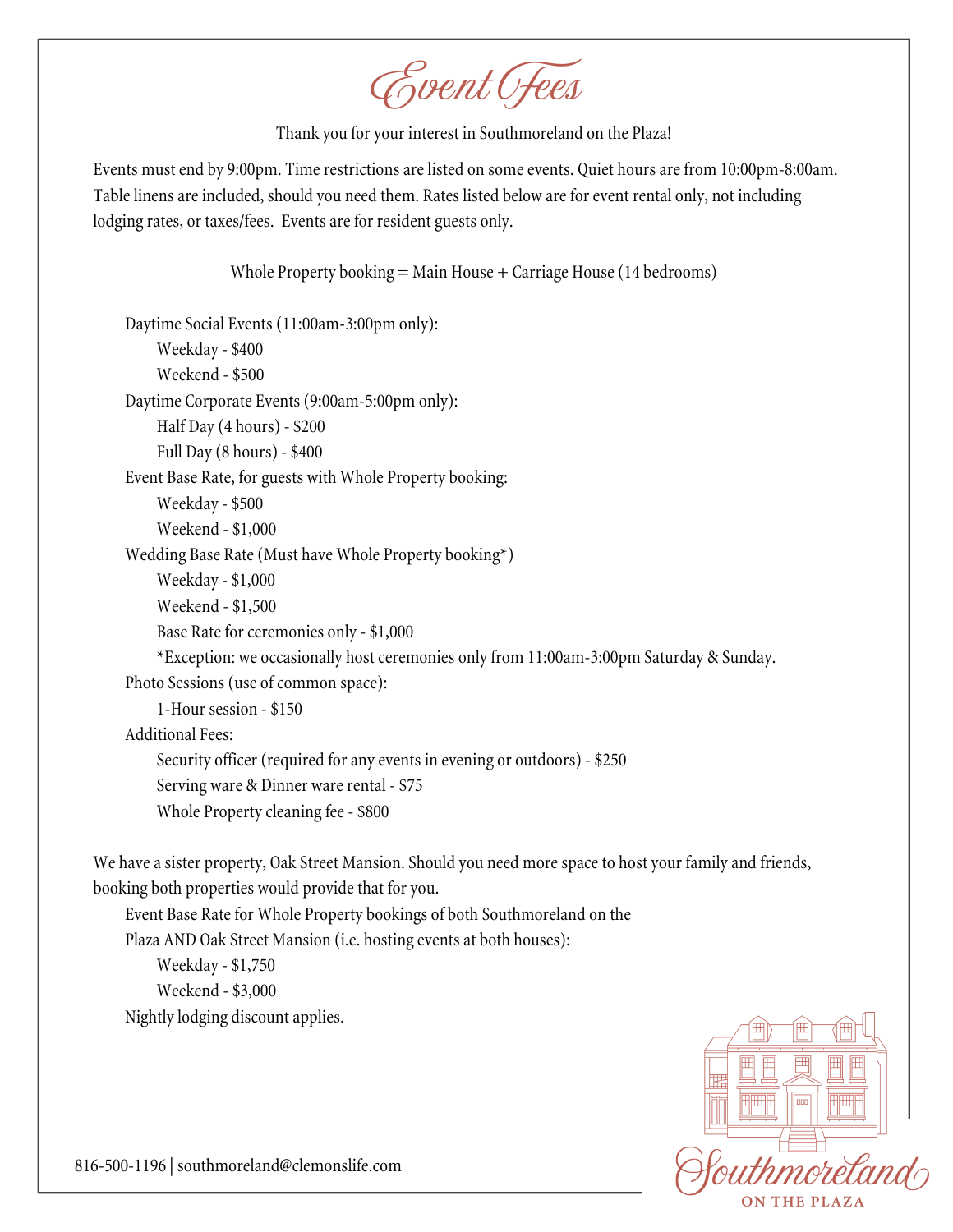Weddings

### We look forward to assisting you with all your questions!

### Details:

Southmoreland has 14 rooms, 12 in the Main House and 2 in the Carriage House. Each room sleeps 2 guests (for a total of 28) and has 1 king or queen bed, a private bathroom, and all arestocked with amenities. For a full list, visit our website at southmoreland.com/amenities.

> Check-in: 4:00pm | Check-out: 10:00am All events must be completed by 9:00pm. Quiet hours are from 10:00pm-8:00am.

## Catering/Vendors:

You may use any vendor you wish; please provide a list of your vendors to us ahead of time. Food and beverage can be handled by a licensed caterer (including restaurants with relevant certificates), or can be homemade.

## Booking:

The House may be booked for lodging and/or used as a venue for a ceremony or rehearsal dinner. We require a 2night minimum for weekends. A Whole Property booking is required for Weddings.

# Fees:

A quote can be sent based on the dates of interest for the Whole Property.

Event fees will apply to all groups hosting events onsite, depending on the scope and details of the event(s). We do offer our venue for ceremonies only from 11:00am-3:00pm Saturday & Sunday. A \$75 catering fee will be added if the group requires use of any of our glassware, flatware, etc. (See event fees page).

Whole Property cleaning fee: \$800

State and local taxes and fees do apply. These are detailed on the quote, booking confirmation, and in thecontract.

# Deposit:

A 50% deposit will be taken at the time of booking and execution of the contract.

# Cancellation:

The cancellation schedule is on a sliding scale and is detailed in the contract.

# Security:

For events outdoors and/or during the evening, we require a Security Officer to be onsite for the duration of the event. Fee is \$250.

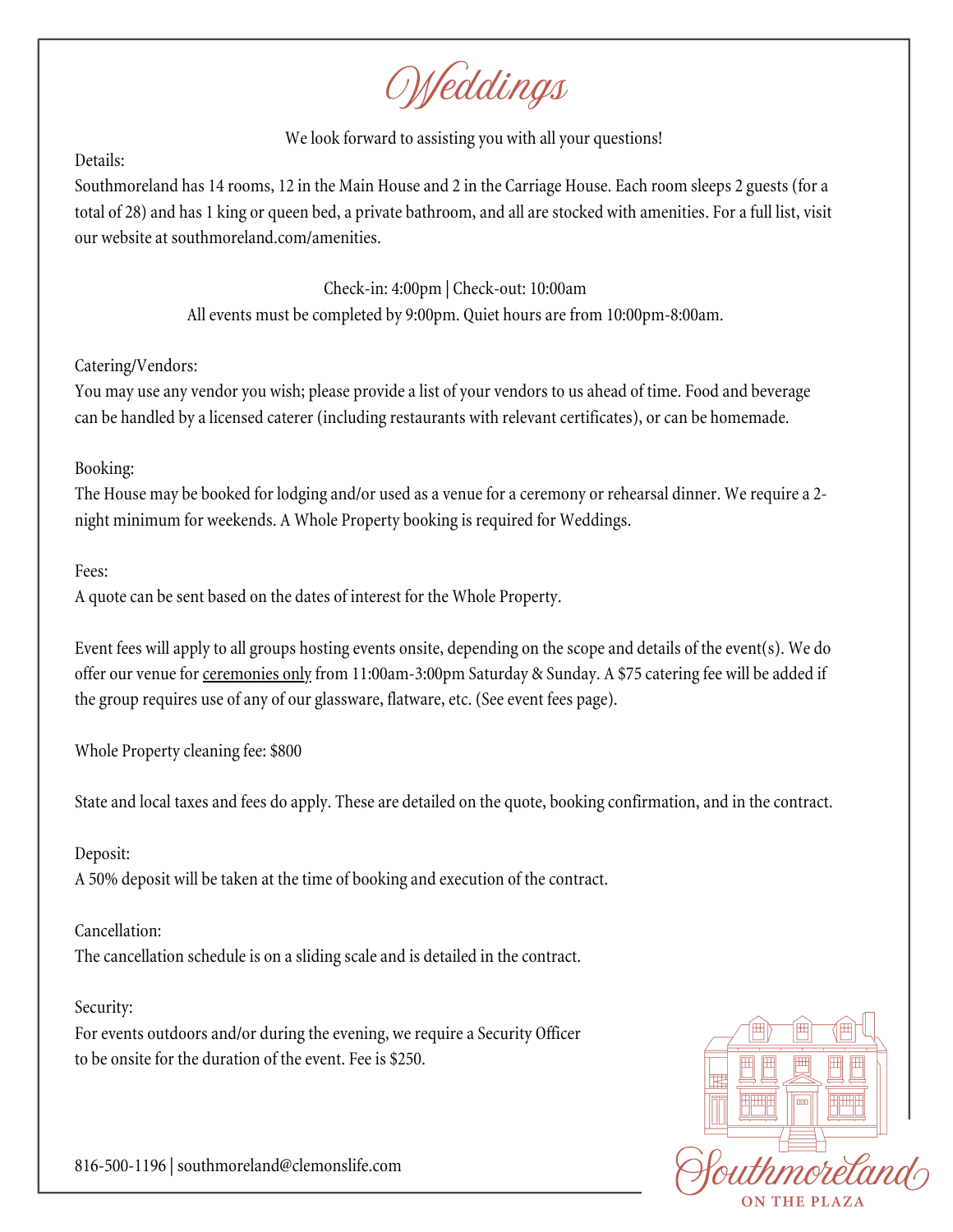Corporate Groups

We look forward to assisting you with all your questions!

### Details:

Southmoreland has 14 rooms, 12 in the Main House and 2 in the Carriage House. Each room sleeps 2 guests (for a total of 28) and has 1 king or queen bed, a private bathroom, and all are stocked with amenities. For a full list, visit our website at southmoreland.com/amenities.

> Check-in: 4:00pm | Check-out: 10:00am All events must be completed by 9:00pm. Quiet hours are from 10:00pm-8:00am.

### Catering:

Food and beverage can be handled by a licensed caterer (including restaurants with relevant certificates), or can be homemade.

A catering fee of \$75 will be charged for use of our glassware, flatware, etc.

### Rooms/Rental:

The Veranda may be used as a daytime venue for meetings. We require a 2-night minimum for weekend Whole Property bookings. For lodging only (with no events), you may reserve as many or as few rooms as you need.

### Equipment:

We have a variety of meeting equipment, including a projector, screen, notepad, and markers. Please ask us about add-ons. Some fees associated.

### Fees:

A quote can be sent based on the dates of interest for the rooms and space needed. For meetings, we offer a half or full day rental, anytime between 9:00am-5:00pm Monday-Friday. Half-day rental is \$200; full-day rental is \$400.

State and local taxes and fees do apply. These are detailed on the quote, booking confirmation, and/or the contract.

### Deposit:

A 50% deposit will be taken at the time of booking.

### Cancellation:

The cancellation schedule is on the quote, booking confirmation, and/or the contract.

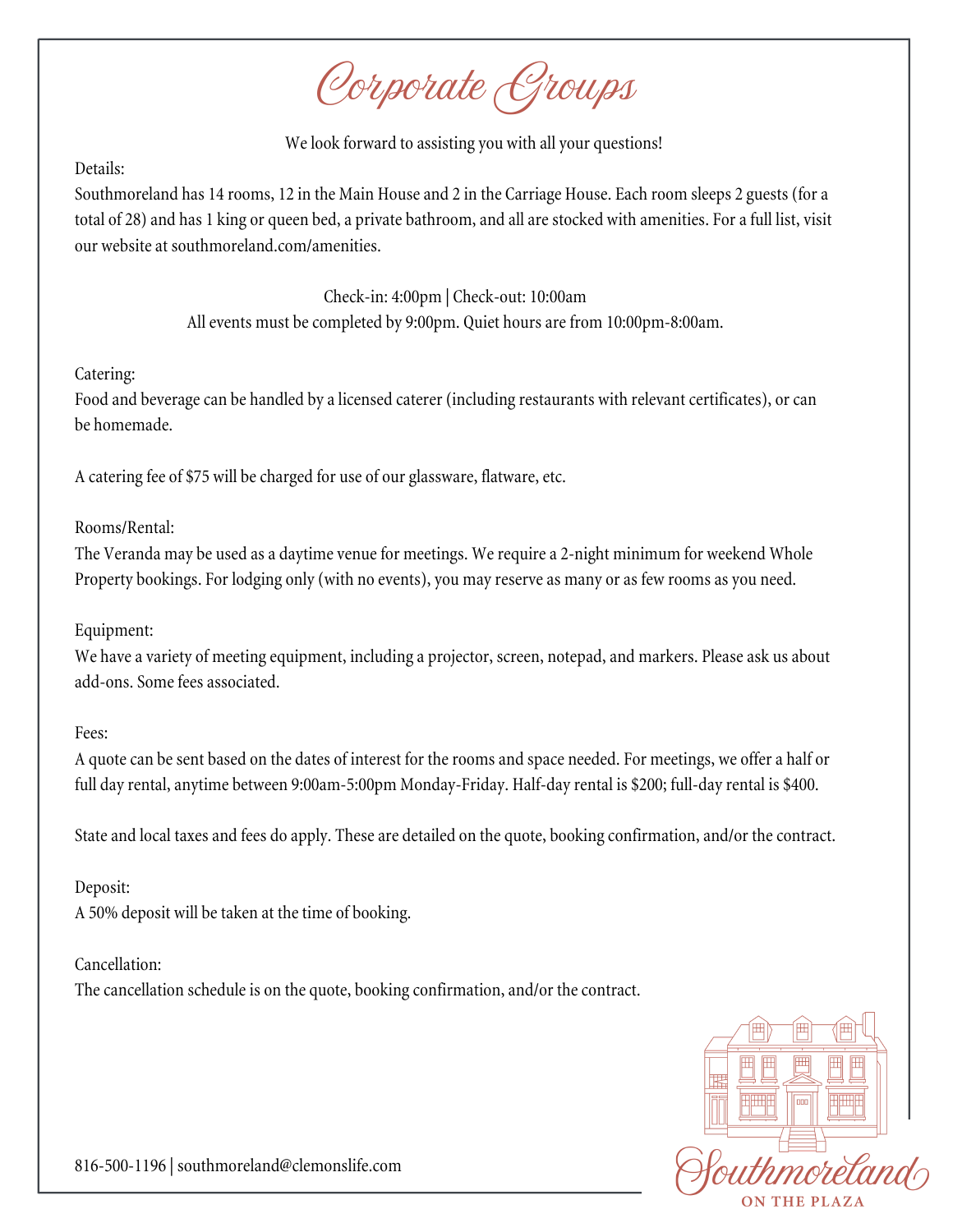Social Events

### We look forward to assisting you with all your questions!

#### Details:

Southmoreland has 14 rooms, 12 in the Main House and 2 in the Carriage House. Each room sleeps 2 guests (for a total of 28) and has 1 king or queen bed, a private bathroom, and all are stocked with amenities. For a full list, visit our website at southmoreland.com/amenities.

> Check-in: 4:00pm | Check-out: 10:00am All events must be completed by 9:00pm. Quiet hours are from 10:00pm-8:00am.

### Catering:

Food and beverage can be handled by a licensed caterer (including restaurants with relevant certificates), or can be homemade.

A catering fee of \$75 will be charged for use of our glassware, flatware, etc.

### Rooms/Rental:

The Veranda and sunroom may be used as a daytime venue for social gatherings (i.e. baby showers, bridal showers. etc.). We require a 2-night minimum for weekend Whole Property bookings. For lodging only (with no events), you may reserve as many or as few rooms as you need.

### Fees:

A quote can be sent based on the dates of interest for the rooms and space needed. For social gatherings, we offer a 4-hour rental from 11:00am-3:00pm only Sunday-Saturday. Weekday feeis \$400; weekend feeis \$500.

State and local taxes and fees do apply. These are detailed on the quote, booking confirmation, and/or thecontract.

### Deposit:

A 50% deposit will be taken at the time of booking.

### Cancellation:

The cancellation schedule is on the quote, booking confirmation, and/or the contract.